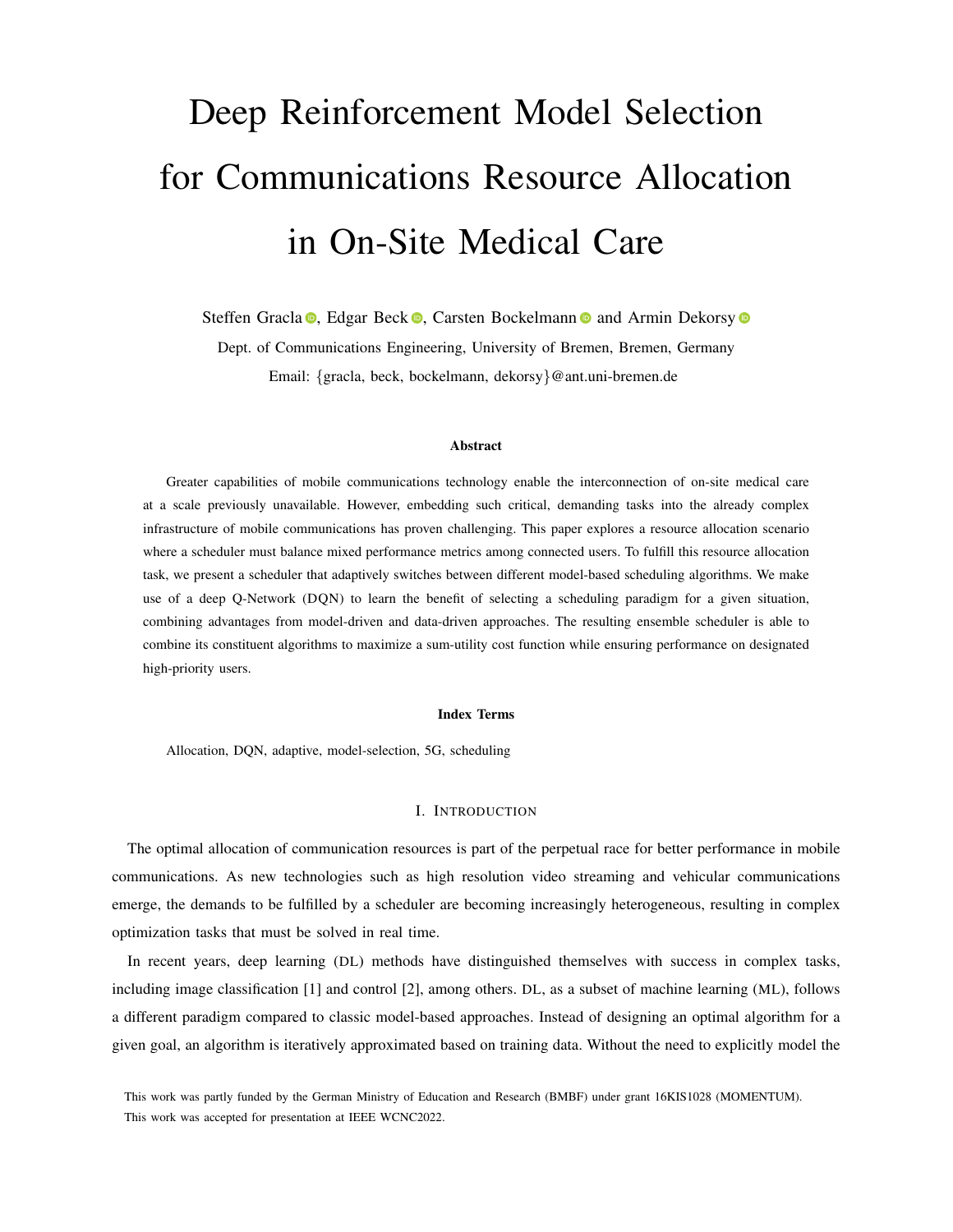1

underlying processes, the issue of modeling complexity is sidestepped. This characteristic has sparked an interest in research that applies DL to the highly performance-driven field of communication systems.

In particular, increasing the performance and capabilities of mobile communication systems creates new prospects in emergency patient care. For example, video, vitals, or specialist input can be exchanged wirelessly between on-site medical professionals and hospital staff, yielding a significant head start in time-sensitive treatments [\[3\]](#page-8-2). Nevertheless, a deliberate approach is required due to the low tolerance for delays and outliers in medical tasks.

Various forays have been made into integrating DL methods with resource allocation tasks, mostly based on deep Q-Networks (DQN) [\[4\]](#page-8-3)–[\[6\]](#page-8-4) and actor-critic methods [\[7\]](#page-8-5). However, model-based approaches have long thrived, thanks to the valuable expert knowledge that shapes their design. Ideally, incorporating this expert knowledge into data-based methods could govern and stabilize the learning process and produce more tractable algorithms [\[8\]](#page-8-6).

Therefore, we investigate a combined approach that offers some of the advantages of both DL and model-based approaches. For the task of scheduling discrete resources in vehicle-to-base-station communication, we implement a group of simple, model-based scheduling algorithms. We then train a DQN to select the best model-based algorithm in a given situation, optimizing the long term effect on typical performance indicators: time-outs, sum capacity, and packet rate. Particular attention is paid to the performance of Emergency Vehicles (EV) as a priority class of users. In this way, we are able to use data-driven DL to find an approximately optimal solution to a complex scheduling problem while still using explicitly modeled algorithms.

#### II. SETUP & NOTATION

In the following, we introduce our system model. We describe the communication channel between a user and the base station, the resources available for allocation, and the generation of jobs. We then formulate the resource allocation problem. After these technical specifications, we move on to the DQN scheduler design.

#### *A. Resource Allocation System Model*

In our system model, a number of N user vehicles are connected to a base station, moving on a 2D plane in a grid akin to the Manhattan-model of movement [\[9\]](#page-8-7). At any discrete time instance t, vehicles n will take a fixed-size step in a direction of movement that is selected randomly. In doing so, the vehicles have a 98 % chance of re-selecting their prior direction of movement, 0 % chance of selecting the direction opposite to their prior movement, and uniform chance of selecting a 90° turn left, right, or stopping.

The communication channel between the base station and a user vehicle  $n$  is characterized by its power gain

$$
h_n[t] = |\tilde{h}_n[t]|^2 \cdot \text{PL}_n[t]. \tag{1}
$$

The power gain is known to the base station. For each simulation time step t, fading channel amplitudes  $|\tilde{h}_n[t]|$ are randomly selected from a Rayleigh distribution and multiplied with a distance-proportional path loss factor

$$
PL_n[t] = \min\left(1, \left(d_n[t]\right)^{-1}\right),\tag{2}
$$

where  $d_n[t]$  is a vehicle's distance from the base station. The path loss factor ensures a degree of correlation of the power gain  $h_n[t]$  over time. While exponents of  $-2$  or lower are more typically assumed in modeling real-life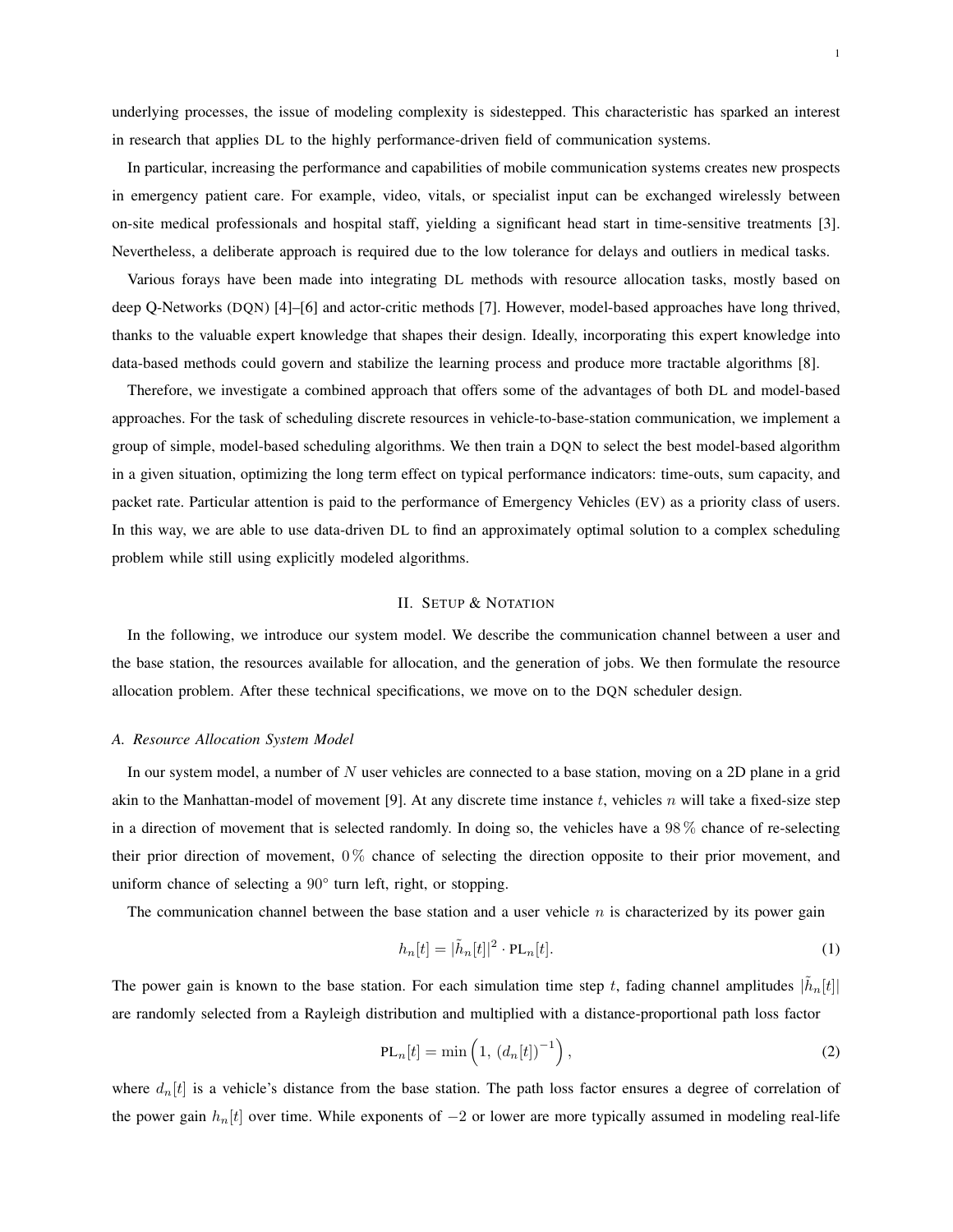

<span id="page-2-0"></span>Fig. 1. Jobs consisting of a number of discrete resource blocks arrive in the job queue. A scheduler is tasked with assigning them to a limited number U of resources.

path loss, we selected an exponent of −1 to reduce the spread of the path loss values encountered. For the purpose of this paper, this lessens the computation required in the subsequent learning task.

The base station has access to a limited number  $U$  of discrete resource blocks available for allocation, as shown in Fig. [1.](#page-2-0) These resources can be filled with jobs  $j$  from the job queue. At each time step  $t$ , new jobs are generated at a probability  $p_j$  per user. A job j is assigned to a specific user n and is defined by two attributes, a request size  $u_{j, \text{req}}[t]$  in discrete resource blocks, and a time-to-timeout  $v_j[t]$  in discrete simulation steps. We define the set  $\mathbb{J}[t]$  of all jobs in the job queue in time step t and the subset  $\mathbb{J}_n[t]$  of the jobs in this queue assigned to user n in t.

The job attributes' initial values are governed by a user profile that declares a maximum job size  $u_{n, \text{max}}$  and initial time-to-timeout  $v_{n, \text{init}}$  for users n of that profile. Upon generation, the job is assigned a size  $u_{j, \text{req}}[t]$  selected from a discrete uniform distribution,  $u_{j, \text{req}}[t] \sim \mathbb{U}\{1, u_{n, \text{max}}\}$ . When a number of the base station's resources U is allocated to a job j, that job's remaining size is decreased accordingly, while a lifetime count  $u_{n, \text{ss}}[t]$  of resources scheduled to user n is increased. The jobs' initial time-to-timeout  $v_j[t] \leftarrow v_{n, \text{init}}$  is decremented for each time step t that passes without the job being fully scheduled. Once the time-to-timeout  $v_j[t]$  reaches zero, the job is discarded from the job queue and added to a set  $\mathbb{J}_{\text{fail}}[t]$  for that time step t, for use in performance metric calculation.

#### *B. Problem Statement*

A scheduler is tasked with assigning the limited number  $U$  of resource blocks to the jobs in queue. Three metrics are selected to gauge the performance of a scheduling algorithm:

- 1)  $r_L[t]$ : Resource blocks discarded from timeout
- 2)  $r_P[t]$ : Global packet rate achieved
- 3)  $r_C[t]$ : Global channel capacity achieved

Firstly, the global *sum of resource blocks discarded* due to timing out

$$
r_L[t] = \sum_{j \in \mathbb{J}_{\text{fail}}[t]} u_{j,\text{req}}[t] \tag{3}
$$

should be minimized.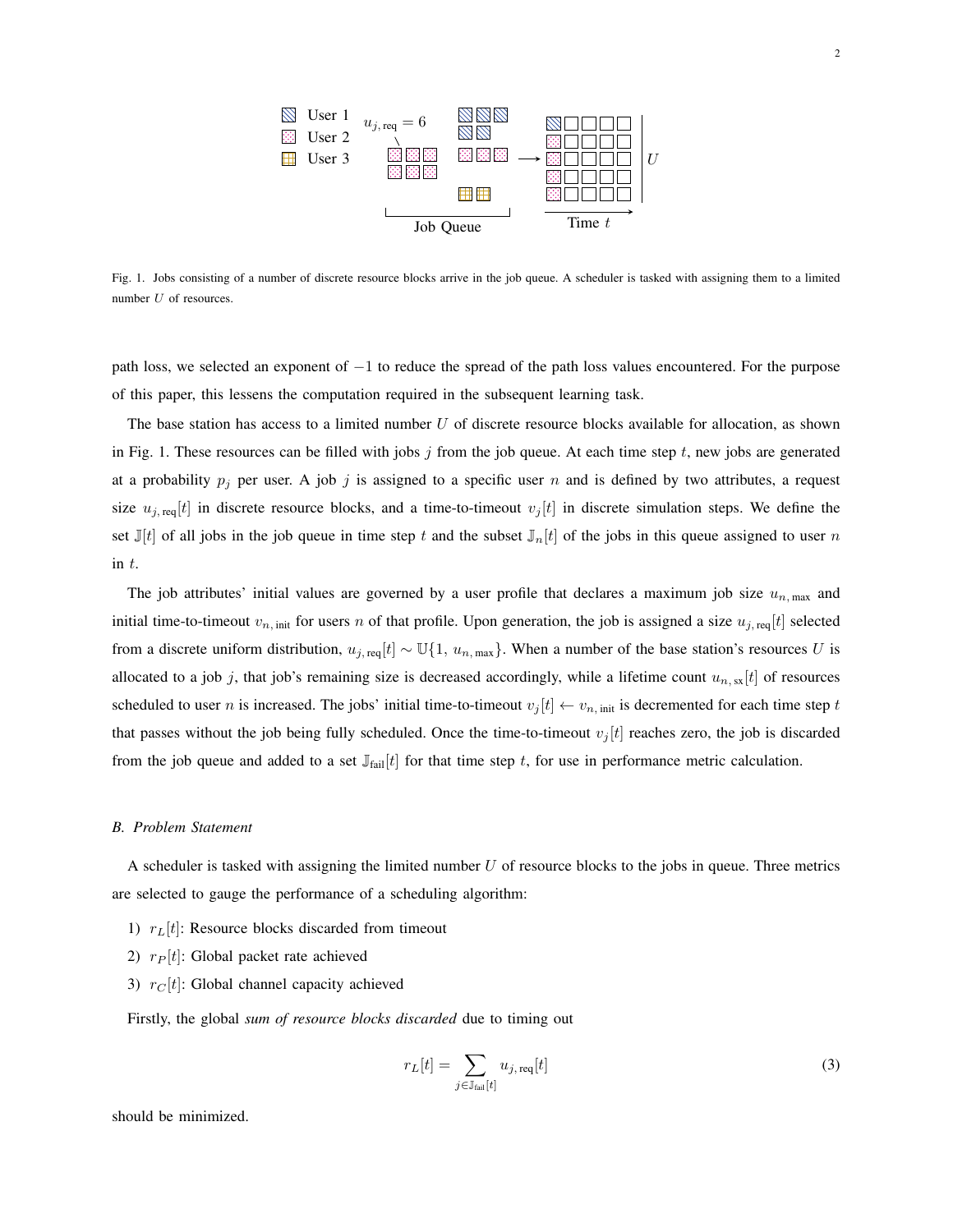

<span id="page-3-0"></span>Fig. 2. In the desired RL loop, the parametrized scheduler interacts with the system by selecting an action A and receiving a resulting reward  $r[t]$ and new system state  $S[t + 1]$ . Based on these experiences, the scheduler updates its parametrization  $\theta$  to promote high-reward actions and demote low reward actions.

Secondly, a packet rate is introduced as the lifetime ratio of resources requested and scheduled for a user  $n$ . We define the set  $\mathbb{J}_{n,\text{new}}[t]$  as the set of new jobs assigned to user n, generated in time step t. Using the lifetime sum of discrete resources  $u_{n,ss}[t]$  scheduled to the jobs of user n, we calculate the *sum packet rate* over all users:

$$
r_P[t] = \sum_{n=1}^{N} \frac{u_{n, \, \text{sx}}[t]}{\sum_{\tilde{t}=1}^{t} \sum_{j \in \mathbb{J}_{n, \text{new}}[\tilde{t}]} u_{j, \text{req}}[\tilde{t}]} = \sum_{n=1}^{N} k_n[t]. \tag{4}
$$

A strong sum packet rate performance is achieved by a scheduler that does not neglect any single user.

Last, the *sum rate capacity* achieved by each transmission is calculated using the Signal-to-Noise ratio (SNR) resulting from the selected channels instantaneous fading characteristics as

$$
r_C[t] = \sum_{n=1}^{N} \log \left( 1 + h_n[t] \frac{P}{\sigma_{\text{noise}}^2} \right) = \sum_{n=1}^{N} \log \left( 1 + \text{SNR}_n[t] \right) \tag{5}
$$

for a Gaussian input alphabet, where signal power P and expected noise power  $\sigma_{\text{noise}}^2$  are fixed for all vehicles n.

The scheduler is tasked with balancing all performance metrics, thus, we collect all target metrics in a weighted sum utility

$$
\tilde{r}[t] = w_C r_C[t] + w_P r_P[t] - w_L r_L[t],\tag{6}
$$

with respective tunable weights  $w_C, w_P, w_L$ . Additionally, we designate a priority class of EV-type users. Their significance is communicated to the optimization process by adding EV timeouts  $r_{L,EV}[t]$  to the weighted sum utility with their own tunable weight  $w_{L,EV}$ :

$$
r[t] = \tilde{r}[t] - w_{L, \text{EV}} r_{L, \text{EV}}[t]
$$
  
= 
$$
w_{C} r_{C}[t] + w_{P} r_{P}[t] - w_{L} r_{L}[t] - w_{L, \text{EV}} r_{L, \text{EV}}[t].
$$
 (7)

#### <span id="page-3-1"></span>III. ALGORITHM SELECTION APPROACH

Where model-based approaches struggle to find an optimal solution, deep Reinforcement Learning (RL) may be applied to learn a function that approximates the optimal algorithm along the domain of reasonable input data. Fig. [2](#page-3-0) schematically depicts the desired learning process. At the same time, some applications require boundary conditions to be met, which tend to be easy to formulate in model-based algorithms but cannot be enforced directly in standard RL approaches.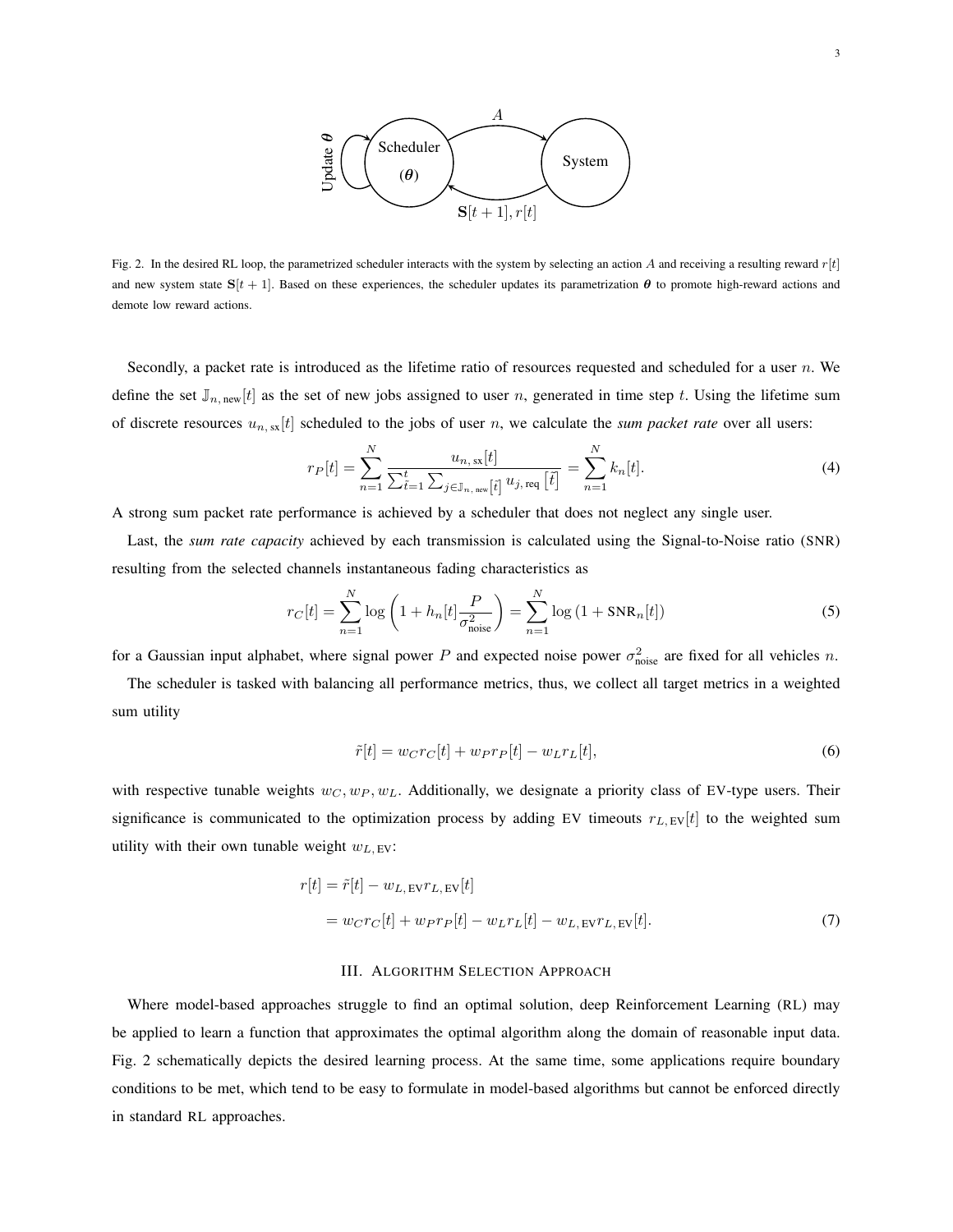Our scheduler learns to adaptively switch between a selection of model-based algorithms to tackle this problem. In order to select the best algorithm, the scheduler makes use of a deep Q-Network (DQN) [\[10\]](#page-8-8) to learn the longterm benefit of selecting each operation mode in a given situation. As a result, model-based design benefits, such as hard performance guarantees and human interpretability, are provided by the pool of model-based algorithms. Meanwhile, the superposition of algorithms allows for greater performance than each individual algorithm on flexible goal metrics. As an additional benefit, the individual model-based algorithms do not have to be sophisticated enough to perform well in every circumstance, so long as the overall selection is rich enough to serve any problem.

#### *A. Model-Based Algorithms*

Four model-based scheduling algorithms are implemented for the DQN to select from: [\[11\]](#page-8-9)

(1) A Maximum Throughput (MT) scheduler that allocates as many resources as requested by order of descending channel power gains.

(2) A Max-Min-Fair (MMF) scheduler looks to distribute the available resources  $U$  performantly but fairly among the number  $N_{\text{req}}[t]$  of users that have jobs assigned to them in the job queue in time step t. It allocates by order of priority  $h_n[t] / \sum_{j \in J_n[t]} u_{j, \text{req}}[t]$ , favoring good channels and small requests, but allocates at most an equal share  $\lfloor U/N_{\text{req}}[t]\rfloor$ .

(3) A Delay Sensitive (DS) scheduler assigns a channel priority

$$
p_{c,n}[t] = \frac{k_n[t]}{\sum_{q=1}^{N} k_q[t]} \frac{h_n[t]}{\sum_{q=1}^{N} h_q[t]}
$$

given each users relative channel power gain  $h_n[t]$  and packet rate  $k_n[t]$ . The DS scheduler further draws on the users sum timeouts  $m_n[t] = \sum_{\tilde{t}=1}^t r_{L,n} [\tilde{t}]$  and lowest remaining time  $l_n[t] = \min_{j \in \mathbb{J}_n[t]} v_j[t]$  for a timeout urgency

$$
p_{l,n}[t] = \frac{m_n[t]/l_n[t]}{\sum_{q=1}^N m_q[t]/l_q[t]}.
$$

Each user is allotted a share of the available resources according to the normalized, weighted priority vector

$$
\mathbf{p}[t] = (w_1 \mathbf{p}_c[t] + w_2 \mathbf{p}_l[t])/(w_1 + w_2).
$$

Uniquely, this scheduler skips jobs that are about to time out if the allotted discrete resources are not sufficient to complete the job. In this case, the resources are freed for the next highest priority.

(4) An EV Priority scheduler assigns as many resources as requested to any EVs and distributes remaining resources one-by-one, randomly assigning them to requesting users.

#### *B. Deep Algorithm Selection*

Our deep learning scheduler consists of multiple elements: A pre- and post-processor, a DQN, an arg max module, a memory module, and a learning algorithm that tunes the DQN. In this section, we will introduce these modules and illustrate their interconnection.

First, to be able to make informed decisions, a small pre-processor prepares information about the current state of job queue and communication link as a system state vector  $S[t]$ . Per user n, the pre-processor summarizes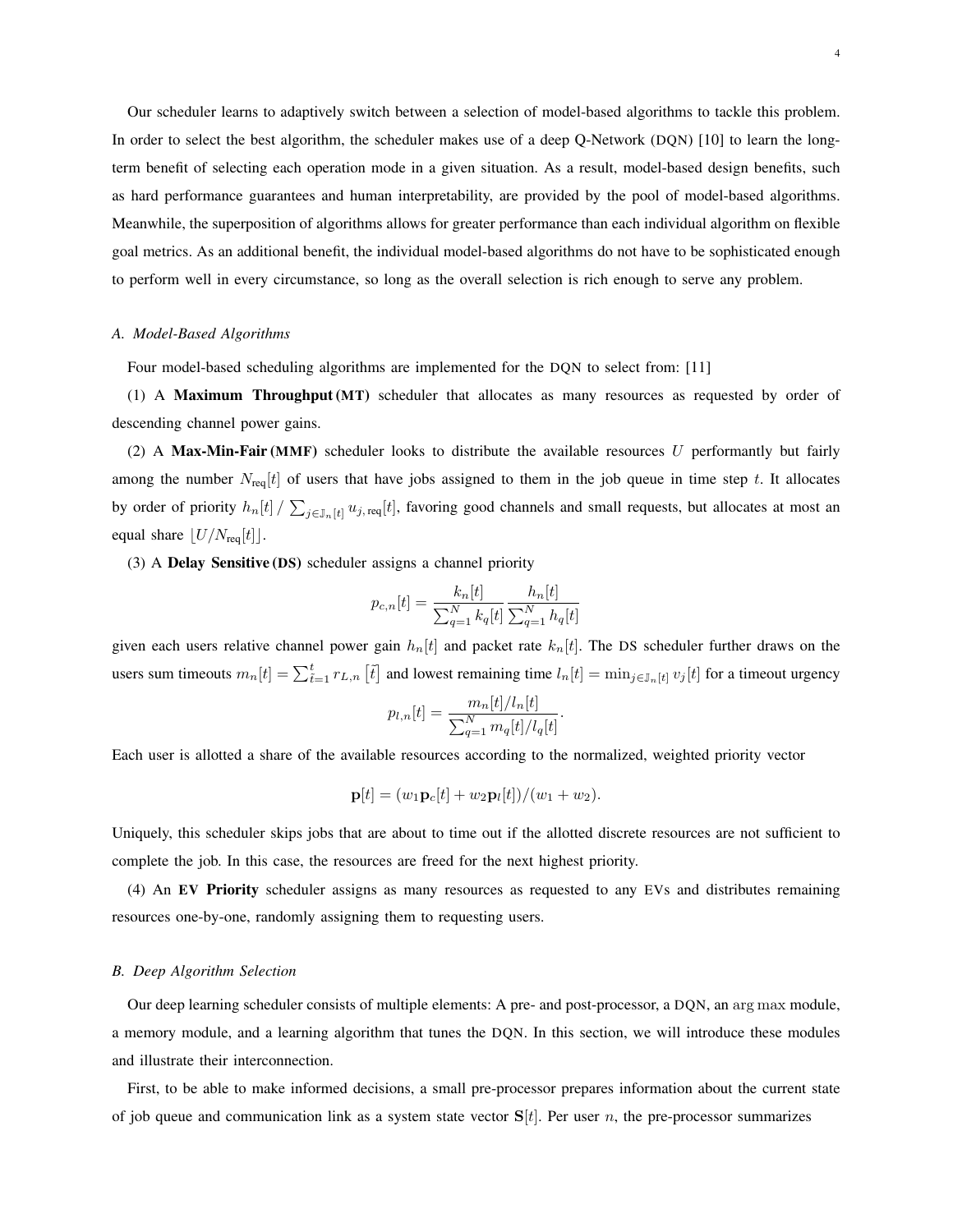

<span id="page-5-0"></span>Fig. 3. The DQN module estimates expected long term rewards  $\hat{Q}(\mathbf{S}[t], A_i)$  for a given state  $\mathbf{S}[t]$  and all available actions  $A_i$ , according to its current parametrization  $\theta$ . In this case, actions  $A_i$  are the available model-based algorithms. The scheduler then selects the algorithm  $A_i$ with the highest expected long term reward.

- current queue length  $S_{n,1}[t] = \sum_{j \in \mathbb{J}_n[t]} u_{j,\text{req}}[t],$
- channel power gains  $S_{n,2}[t] = h_n[t]$ ,
- average remaining time  $S_{n,3}[t] = \frac{1}{|\mathbb{J}_n[t]|} \sum_{j \in \mathbb{J}_n[t]} v_j[t],$
- minimum remaining time  $S_{n,4}[t] = \min_{j \in \mathbb{J}_n[t]} v_j[t]$ ,
- and past packet rate  $S_{n,5}[t] = k_n[t]$ ,

for a length of  $5N$  features for  $N$  users.

For a given system state  $S[t]$  and choice of model-based algorithm  $A_i$ , we define the long term expected rewards

<span id="page-5-1"></span>
$$
Q(\mathbf{S}[t], A_i) = \mathbf{E}\left[\sum_{z=t}^{\infty} \lambda^{z-t} r[t] \middle| \mathbf{S} = \mathbf{S}[t], A = A_i\right],
$$
\n(8)

with reward r as defined in [\(7\)](#page-3-1). The long term rewards are discounted by an exponential factor  $0 \le \lambda \le 1$ . As depicted in Fig. [3,](#page-5-0) a DQN is set up to output an estimate  $\hat{Q}$  of the long term expected rewards  $Q$  for each choice of model-based algorithm  $A_i$ . Given a perfect approximation  $\hat{Q}=Q$ , we maximize the long term expected rewards by simply selecting whichever action  $\arg \max_i \hat{Q}(\mathbf{S}[t], A_i)$  has the highest *estimated* long term rewards. Therefore, the learning goal is to update the DQN parameters  $\theta$  such that the estimate is approximately close to the true long term reward Q for all possible  $(S, A_i)$ , relying on the universal approximation property of neural networks [\[10\]](#page-8-8).

First, the scheduler must make experiences to learn from. Using an  $\epsilon$ -greedy exploration scheme, the scheduler initially explores the simulation by taking random actions, i.e., selecting a random model-based algorithm for a given state. States, decisions, and their direct outcome are recorded and stored in a replay buffer in the form of tuples

$$
\text{EXP} = (\mathbf{S}[t], A[t], r[t], \mathbf{S}[t+1]). \tag{9}
$$

We highlight that an experience only contains the immediate reward  $r[t]$ , not the desired long-term rewards  $Q(S[t], A[t])$ , i.e., [\(8\)](#page-5-1). However, we can extract additional information from  $S[t+1]$ , the state that following the action. By again using our DQN, we estimate the rewards following  $S[t + 1]$  to construct a learning target

$$
\hat{Q}_{\text{target}}(\text{EXP}) = r[t] + \lambda \max_{i} \hat{Q}(\mathbf{S}[t+1], A_i), \tag{10}
$$

that incorporates the information of  $r[t]$  and  $S[t + 1]$  from the experience. Using this target  $\hat{Q}_{\text{target}}(EXP)$ , an estimation error [\[10\]](#page-8-8)

<span id="page-5-2"></span>
$$
\delta = \hat{Q}_{\text{target}} (\text{EXP}) - \hat{Q} (\text{EXP}) \tag{11}
$$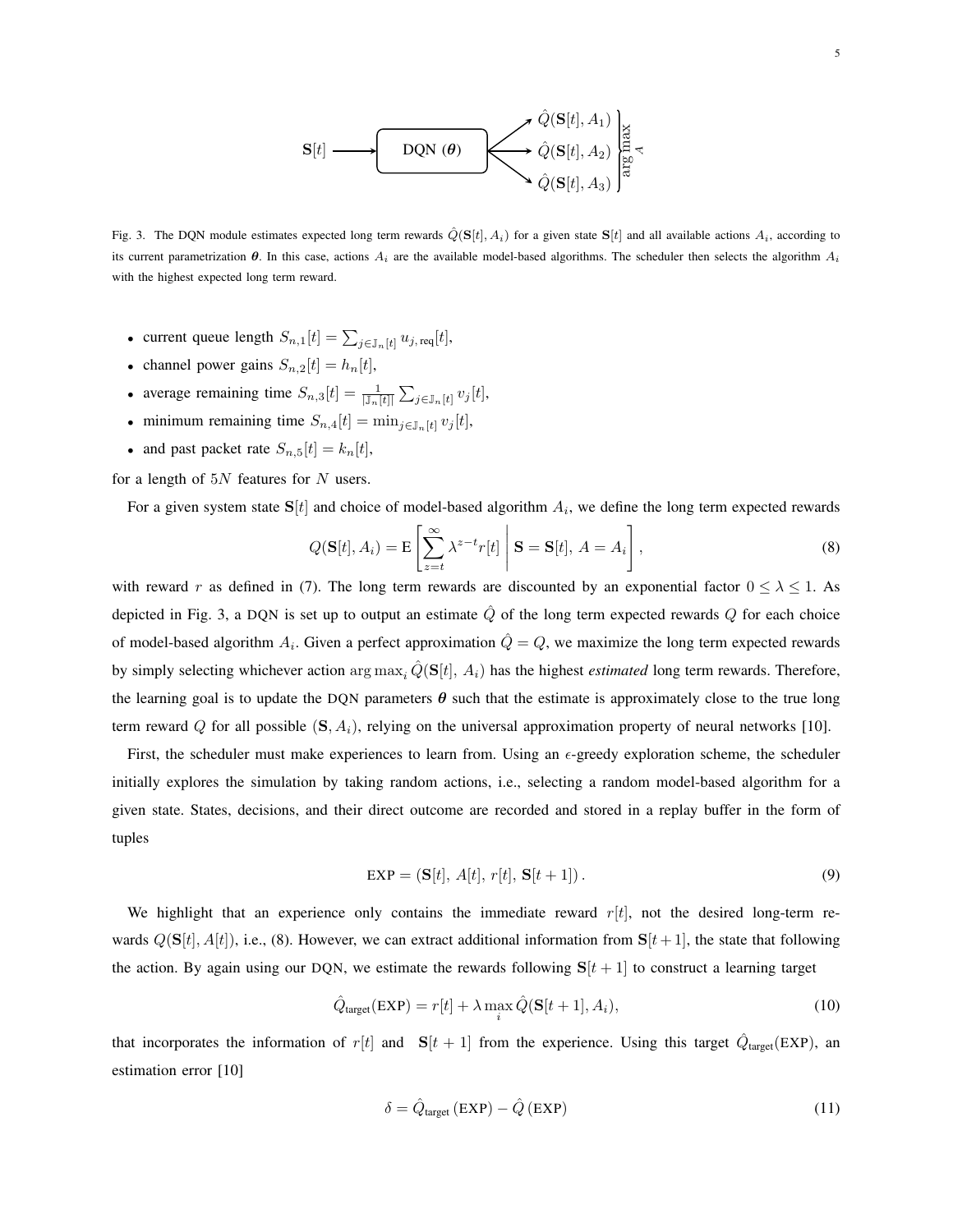given the networks current parametrization can be calculated for any experience tuple from the buffer.

Following the principle of stochastic gradient descent (SGD), the networks parameters  $\theta$  are then adjusted by sampling a mini batch of  $B$  experiences from the buffer to minimize a mean square error cost

$$
C = \frac{1}{B} \sum_{b=1}^{B} (\delta_b)^2
$$
 (12)

for the batch. Minibatch parameter updates are carried out every time a new experience is made.

As training progresses and the schedulers understanding of the simulation environment improves, the probability  $\epsilon$ of selecting random exploration actions is gradually decreased, relying more and more on the network to make decisions. When prompted, at the beginning of a time step  $t$ , the network will estimate the expected long term rewards  $\hat{Q}$  for selecting any of the available model-based algorithms  $A_i$ , given the current state  ${\bf S}[t]$  and the networks current parameters  $\theta$ . The scheduler then selects the model-based algorithm  $A_i$  with the highest expected long term rewards.

To increase training efficiency, we implement optimizations to the base DQN learning method:

- An infrequently updated network copy is used for the bootstrapping in [\(10\)](#page-5-2) to increase training stability (*Target Network*, [\[2\]](#page-8-1))
- Sampling of experiences from the buffer is weighted proportional to the experiences' estimation error magnitude (*Prioritized Replay*, [\[12\]](#page-8-10))
- The neural network structure is altered to seperately learn the contribution of state and action to the reward estimate (*DuelingDQN*, [\[12\]](#page-8-10))

#### IV. PERFORMANCE EVALUATION

# *A. Implementation Details*

We configure the simulation with  $U = 16$  available resources and  $N = 10$  users. User profiles are set up according to Table [I,](#page-7-0) with five 'Normal', two 'High Datarate', two 'Low Latency' users, and one 'Emergency Vehicle'. For the given configuration, a job creation probability  $p_j = 20\%$  for each simulation step and user puts a high expected load of 1.6 requests per available resource on average on the schedulers. We run a total of 10 000 episodes at 50 time steps t per episode for training and evaluation each, with the mini batch size set to  $B = 64$  sampled experiences per training step. Parameter optimization via SGD is carried out by the Adam optimizer [\[13\]](#page-8-11) with default settings and a learning rate of  $1 \times 10^{-4}$ . Reward weightings are set to  $w_C = w_P = 0.25$ ,  $w_L = w_{L,EV} = 1.0$ , giving roughly equal significance to each goal metric with the average expected magnitude of the respective rewards.

For the algorithm selection DQN, a five layer feed-forward network is selected. Layers have 300 nodes each, except for the last layer that was split in two branches with 200 nodes each according to the DuelingDQN structure [\[12\]](#page-8-10). Exploration is done by selecting random actions at an initial chance of  $\epsilon = 99\%$ , decaying linearly to 0% after 80% of training episodes. The exponential future reward decay factor is set to  $\lambda = 0.9$  in order to put significance on only a low number of future steps. User TX-SNR  $P/\sigma_{\text{noise}}^2$  is fixed to 13 dB.

We implement the simulation in python using the tensorflow library primarily. The full implementation is made available in [\[14\]](#page-8-12).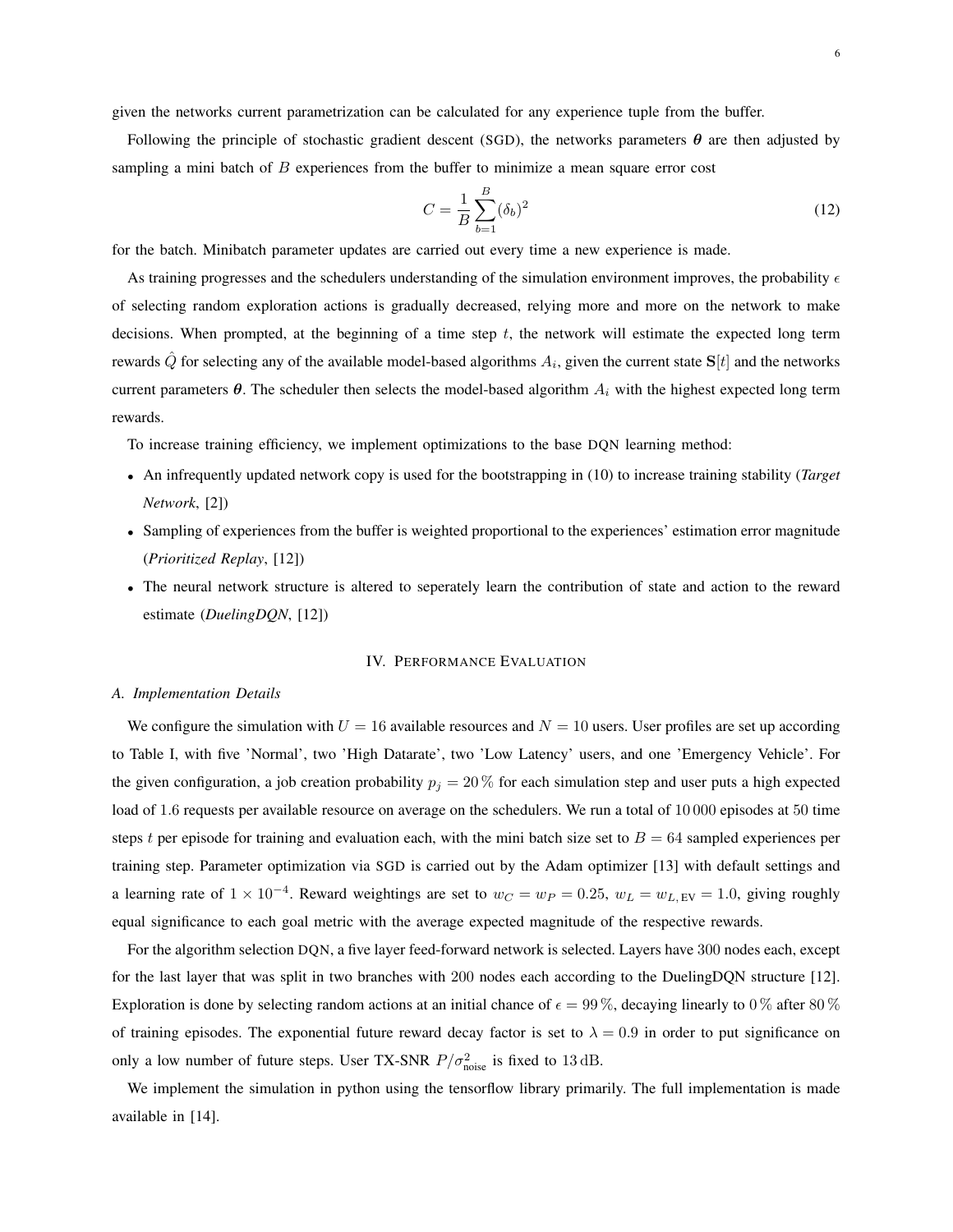| TABLE I              |  |  |  |
|----------------------|--|--|--|
| <b>USER PROFILES</b> |  |  |  |

<span id="page-7-0"></span>

|                   | <b>Delay</b>  | Max Job Size $u_{\text{max}}$ |
|-------------------|---------------|-------------------------------|
|                   | in sim. steps | in res. blocks                |
| Normal            | 20            | 30                            |
| High Packet Rate  | 20            | 40                            |
| Low Latency       | 2             | 8                             |
| Emergency Vehicle |               | 16                            |

# *B. Results*

As the simulation model contains stochastic components, the results achievable on each metric have an inherent variance depending on the specific realizations. For example, a spike in generated jobs will result in timeouts irrespective of the scheduling method. For this reason, results achieved during testing are displayed in cumulative histograms.

Fig. [5](#page-10-0) shows each schedulers performance on the combined reward metric r. On this metric, the DON adaptive scheduler is able to find a strategy that outperforms any single model-based algorithm. Breaking the sum metric r down into its constituent parts sheds light on how this is achieved. As shown in Fig. [4,](#page-9-0) the DQN scheduler balances the submetrics against each other, yielding some performance on each of them compared to the benchmark.

Of particular interest are the EV-specific timeouts in Fig. [4d.](#page-9-1) This metric is not specifically targeted by any of the model-based algorithms depicted. A modest double-weighting of EV specific timeouts within the goal metric  $r$ , combined with the introduction of the otherwise sub-optimal EV Priority scheduling algorithm to the selection pool, has enabled the DQN based scheduler to significantly suppress timeouts in Emergency Vehicles even compared to the otherwise timeout focused Delay Sensitive algorithm without hurting overall performance overmuch. As Fig. [6](#page-10-1) shows, the EV Priority algorithm was only selected a comparably low amount of times to achieve this goal.

The DQNs learned behavior can also be monitored to reveal underlying features of the simulation. As Fig. [6](#page-10-1) highlights, for the given reward weighting, the MMF algorithm was only selected a low number of times. Further investigation could reveal whether these are, for example, high impact outlier cases that could be better served with an additional model-based algorithm that is specifically targeted to them, or whether the MMF algorithm is not fit for the given scenario.

The DQN decision making does however add another layer of computation to the scheduling process. Further, while the ensemble method can relax the sophistication required from each model-based part of the ensemble, the composite scheduling function can only assume the function space spanned by the group of model-based algorithms. In other words, the DQN adaptive method is unable to discover strategies that go beyond combining the available models. Determining whether the selection of model-based algorithms provided is rich enough to serve the problem therefore remains a burden on the designer.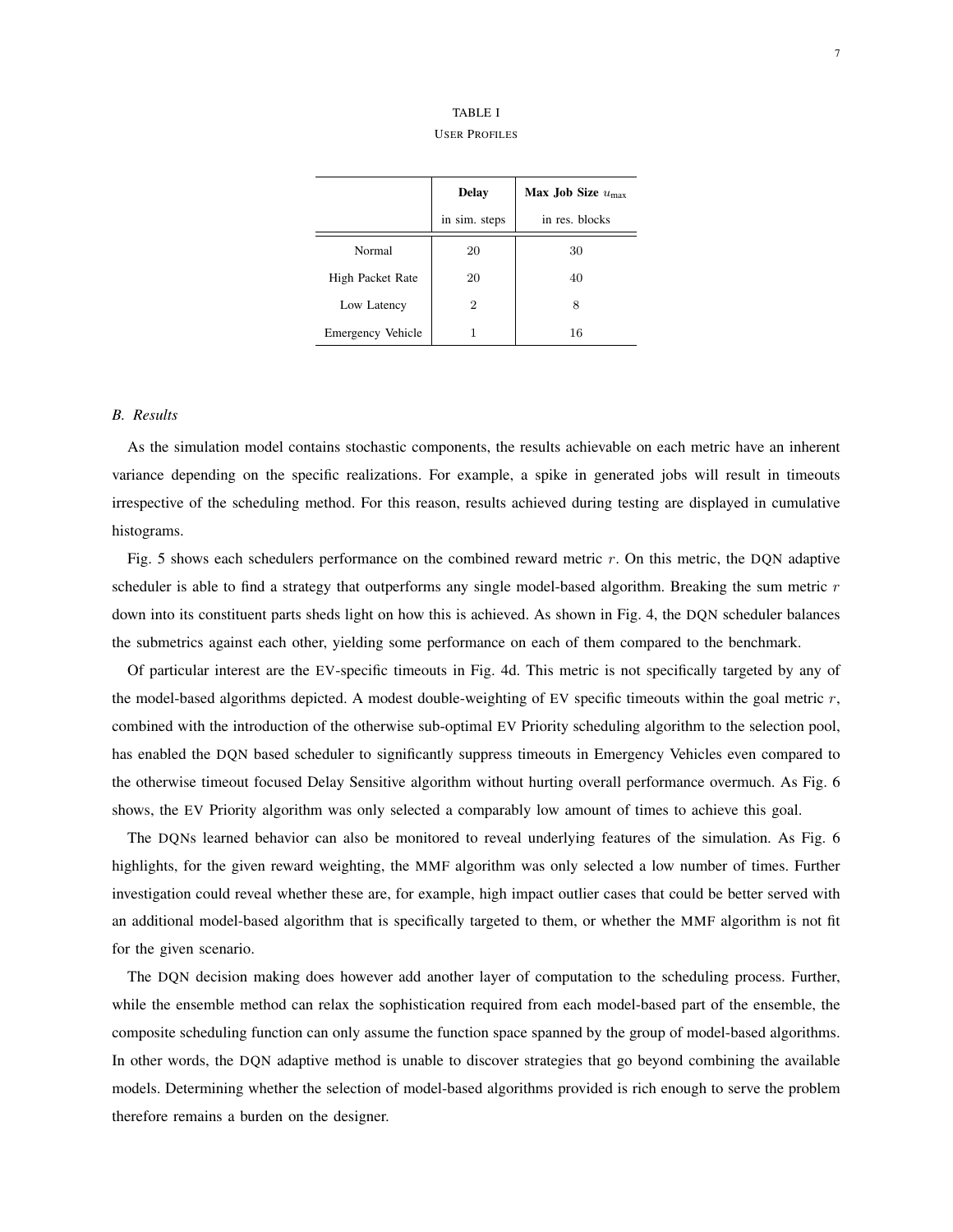# V. CONCLUSION

In this paper we presented a RL-based communications resource scheduler that constructs an effective scheduling paradigm from an ensemble of model-based algorithms. We achieved this by learning to switch to whichever algorithm promises the highest expected long term benefit based on the current queue state. This approach combines the flexible goal optimization of RL methods with the rigid predictability of model-based algorithms. It is noteworthy for applications with complex, conflicting performance goals, where either a) strong models exist to cover parts of the problem, or b) explicit modeling is otherwise necessary, e.g., due to very low tolerance for outliers, such as the transmission of critical medical data. Using this approach unlocks the benefits of RL without abandoning explicit modeling. For the simulation presented, the adaptive model-switching scheduler was able to learn to outperform single, model-based algorithms on a weighted sum utility metric.

#### **REFERENCES**

- <span id="page-8-0"></span>[1] A. Krizhevsky, I. Sutskever, and G. E. Hinton, "Imagenet classification with deep convolutional neural networks," *Proc. NeurIPS*, vol. 25, pp. 1097–1105, 2012.
- <span id="page-8-1"></span>[2] V. Mnih, K. Kavukcuoglu, D. Silver, A. A. Rusu, J. Veness, M. G. Bellemare, A. Graves, M. Riedmiller, A. K. Fidjeland, G. Ostrovski *et al.*, "Human-level control through deep reinforcement learning," *Nature*, vol. 518, no. 7540, pp. 529–533, 2015.
- <span id="page-8-2"></span>[3] M. Zanatta, P. Benato, and V. Cianci, "Pre-hospital ultrasound: current indications and future perspectives," *Int. J. Crit. Care. Emerg. Med.*, vol. 2, no. 2, p. 019, 2016.
- <span id="page-8-3"></span>[4] S. Joseph, R. Misra, and S. Katti, "Towards self-driving radios: Physical-layer control using deep reinforcement learning," in *Proc. ACM HotMobile*, 2019, pp. 69–74.
- [5] H. Ye, G. Y. Li, and B.-H. F. Juang, "Deep reinforcement learning based resource allocation for V2V communications," *IEEE Trans. Veh. Technol.*, vol. 68, no. 4, pp. 3163–3173, 2019.
- <span id="page-8-4"></span>[6] F. Al-Tam, N. Correia, and J. Rodriguez, "Learn to Schedule (LEASCH): A Deep reinforcement learning approach for radio resource scheduling in the 5G MAC layer," *IEEE Access*, vol. 8, pp. 108 088–108 101, 2020.
- <span id="page-8-5"></span>[7] Y. Huang, S. Li, C. Li, Y. T. Hou, and W. Lou, "A deep-reinforcement-learning-based approach to dynamic eMBB/URLLC multiplexing in 5G NR," *IEEE Internet Things J.*, vol. 7, no. 7, pp. 6439–6456, 2020.
- <span id="page-8-6"></span>[8] N. Shlezinger, J. Whang, Y. C. Eldar, and A. G. Dimakis, "Model-Based Deep Learning," *arXiv:2012.08405*, 2020.
- <span id="page-8-7"></span>[9] N. Aschenbruck, E. Gerhards-Padilla, and P. Martini, "A survey on mobility models for performance analysis in tactical mobile networks," *J. Telecommun. Inf. Technol.*, pp. 54–61, 2008.
- <span id="page-8-8"></span>[10] R. Sutton and A. Barto, *Reinforcement learning: An introduction*. MIT press, 2018.
- <span id="page-8-9"></span>[11] S. O. Schmidt, "Analyse von Latenz-empfindlichem Scheduling auf Systemebene für Anwendungen der Industrie 4.0," Master's thesis, Universität Bremen, Bremen, Germany, 2018.
- <span id="page-8-10"></span>[12] M. Hessel, J. Modayil, H. Van Hasselt, T. Schaul, G. Ostrovski, W. Dabney, D. Horgan, B. Piot, M. Azar, and D. Silver, "Rainbow: Combining improvements in deep reinforcement learning," in *Proc. AAAI*, vol. 32, no. 1, 2018.
- <span id="page-8-11"></span>[13] D. P. Kingma and J. Ba, "Adam: A Method for Stochastic Optimization," *arXiv:1412.6980*, 2015.
- <span id="page-8-12"></span>[14] S. Gracla, "Adaptive Scheduling Model Selection," [https://github.com/Steffengra/resourceallocation/tree/master/scheduling,](https://github.com/Steffengra/resourceallocation/tree/master/scheduling) 2020.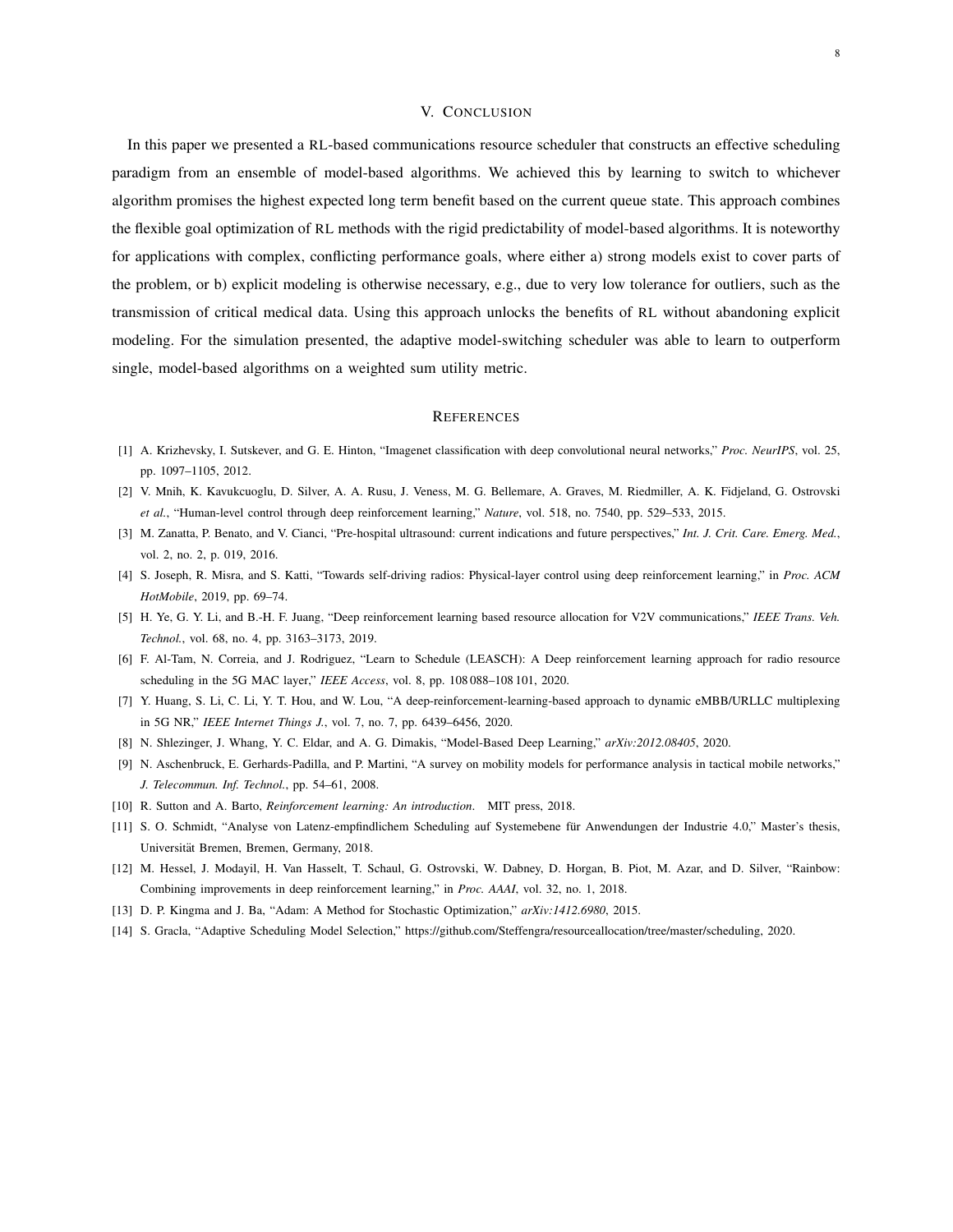

<span id="page-9-1"></span><span id="page-9-0"></span>Fig. 4. Cumulative histograms of the schedulers' performance on the individual parts (a)  $r_C$ , (b)  $r_P$ , (c)  $r_L$  and (d)  $r_{L, EV}$  of the overall optimization goal r (compare [\(7\)](#page-3-1)). Dominating all submetrics at once is impossible as the individual submetrics have conflicting objectives, e.g., scheduling an urgent job while the channel is weak. Maximum Throughput (MT), Max-Min-Fair (MMF) and Delay Sensitive (DS) schedulers show strengths in some submetrics but weaknesses in others. The presented DQN scheduler achieves its overall optimization goal by balancing strong performance in all submetrics.